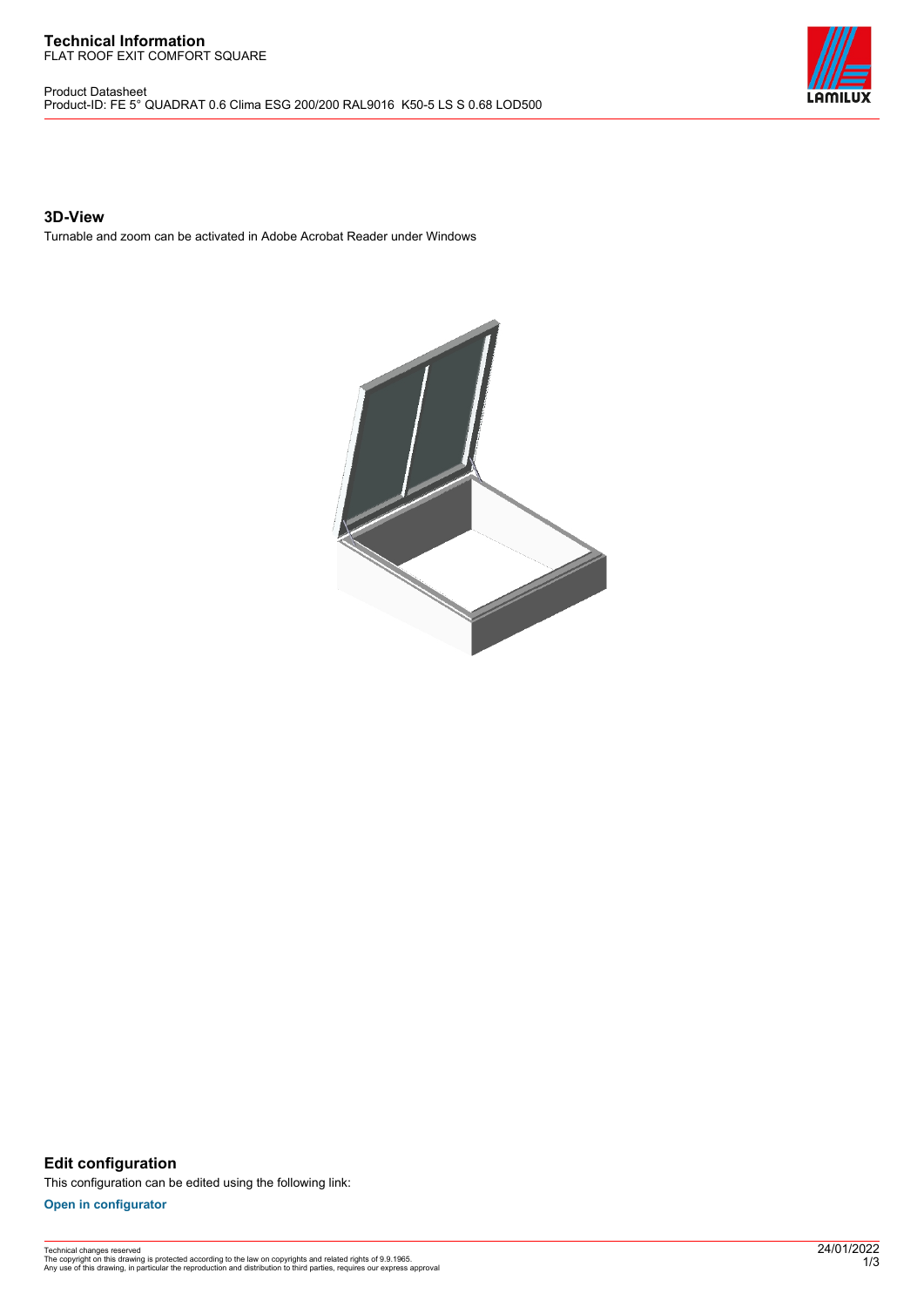

# **Product Features**

| <b>Attribute</b>                                                                                            | <b>Value</b>                                                    |
|-------------------------------------------------------------------------------------------------------------|-----------------------------------------------------------------|
| FLAT ROOF EXIT COMFORT SQUARE                                                                               |                                                                 |
| product ID                                                                                                  | FE 5° QUADRAT 0.6 Clima ESG 200/200 RAL9016 K50-                |
|                                                                                                             | 5 LS S 0.68 LOD500                                              |
| level of detail                                                                                             | <b>LOD 500</b>                                                  |
|                                                                                                             | lower LOD value = simplified selection and reduced              |
|                                                                                                             | geometry                                                        |
| show upper part open                                                                                        | yes                                                             |
| <b>UPPER PART</b>                                                                                           |                                                                 |
| order size, top roof edge size (OKD) [cm]                                                                   | 200 / 200                                                       |
| emergency power supply                                                                                      | no                                                              |
| note!                                                                                                       | Emergency power supply for second escape route, no<br>SHEV!     |
| glazing                                                                                                     |                                                                 |
| type of glazing                                                                                             | heat insulant glass                                             |
| transparency                                                                                                | clear                                                           |
| alarm loop                                                                                                  | no                                                              |
| shading                                                                                                     | no                                                              |
| color selection                                                                                             |                                                                 |
| colour assignment outside                                                                                   | selection                                                       |
| colour range                                                                                                | standard (RAL 9016)                                             |
| internal colour deviant                                                                                     | no                                                              |
| <b>DRIVE</b>                                                                                                |                                                                 |
| type of drive                                                                                               | 230 V                                                           |
| YOUR CONFIGURATION HAS THE FOLLOWING QUALITIES                                                              |                                                                 |
| OKD length                                                                                                  | 200 cm                                                          |
| OKD width                                                                                                   | 200 cm                                                          |
| voltage                                                                                                     | 230 V                                                           |
| thermal transition Ug                                                                                       | ca. 0.6 W/(m <sup>2</sup> K)                                    |
| noise insulation level Rw,p                                                                                 | ca. 39 dB                                                       |
| light transmission T                                                                                        | ca. 72 %                                                        |
| energy transmission g                                                                                       | ca. 51 %                                                        |
| snow load                                                                                                   | 0.68 kN/m <sup>2</sup> (assumption and basis of interpretation) |
| product standard                                                                                            | EN 1873-2                                                       |
| fall-through protection                                                                                     | fall-through proof (according to GS BAU 18)                     |
| construction material class upstand                                                                         | E (according to EN 13501-1)                                     |
| construction material class glazing                                                                         | A1 (according to EN 13501-1)                                    |
| hail resistance class                                                                                       | HW5 (according to VKF standard)                                 |
| NOTE! After checking the local conditions, the design of the glazing and the drive may have to be adjusted. |                                                                 |